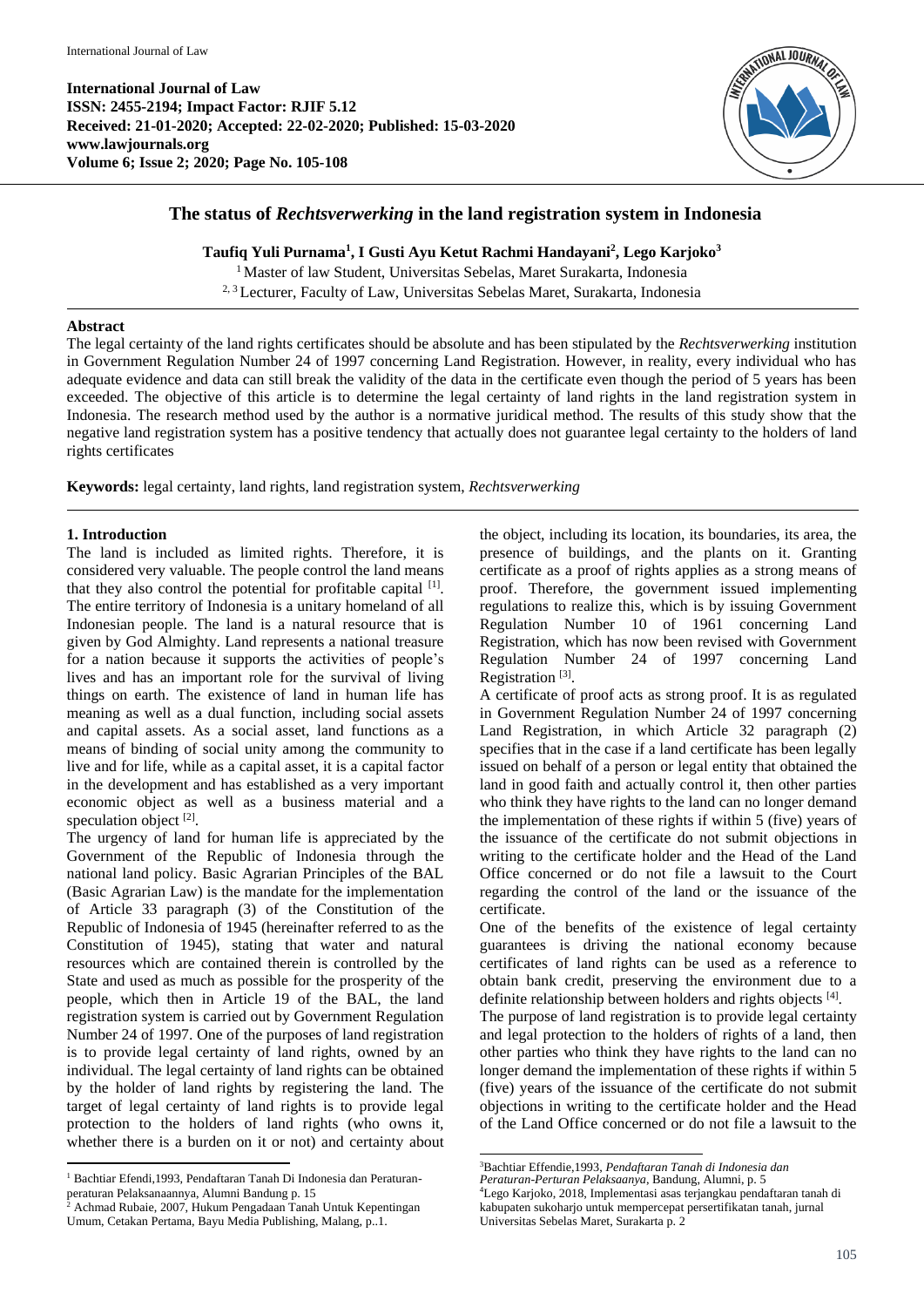Court regarding the control of the land or the issuance of the certificate<sup>[5]</sup>.

According to customary law, if an individual leaves their land unworked for a long time, then that land has been managed by another individual who obtained it in good faith, then their rights are lost to reclaim the land. The Agrarian Law states that a landowner who leaves their land unmanaged within a certain time and allowing others to occupy and take advantage will cause the original owners to lose their land rights [6].

Based on the background of the above problems, we can formulate a problem of what is the status of *Rechtverwerking* in the land registration system in Indonesia?

# **2. Research Methods**

This study uses a normative juridical approach which is legal research that departs from written legal material. The study was conducted by examining secondary data which can be in the form of primary, secondary and tertiary legal materials. This study uses descriptive-analytic specifications in the form of descriptions of applicable legal provisions and legal theories relating to and relevant to the object of research in the agrarian law to provide concrete explanations about the state of the object or problem under study without drawing general conclusions.

The data collection techniques used is Document Study by conducting research on documents that are closely related to the application of the *Recthsverwerking* institution in Government Regulation Number 24 of 1997 concerning Land Registration to obtain a theoretical basis and obtain an overview of legal certainty and legal protection of land rights. The data that has been collected, both secondary data and primary data, will be analyzed based on qualitative juridical methods. The results will be presented descriptively to obtain a comprehensive overview of the status of the *Rechtsverwerking* institution in the land registration system in Indonesia in Government Regulation Number 24 of 1997 concerning Land Registration. This type of research is included as normative juridical research. This study was conducted to identify concepts, legal principles, systematic law and comparative law. This study requires data sources and also examines documents, such as laws, court decisions and legal theory.

#### **3. Discussion**

According to customary law, the *Rechtsverwerking* institution cannot be separated from the concept of rights and the concept of relationship. Rights are relative, while relationships are real/concrete, permanent and even eternal. Thus, land rights can change, but the relationship in the form of a bond between humans and land are two elements that are spirited, unchanging and must be maintained.

The basis of the *Rechtsverwerking* institution regarding the land registration system in Indonesia is regulated in the Supreme Court jurisprudence on September 24, 1958, Number 329 K/Sip/1958 which determines that a land of the jungle and then for 5 (five) consecutive years are left alone not in use by the owners, then the rights to the land can be considered to have been released by the owners. Hence, the land can be given to other people. Although Indonesia does not follow the principle that jurisprudence must be followed by judges, the decision has recognized the *Rechtsverwerking* institution as part of the national land law and at the same time used it as a basis for resolving national land disputes and as a basis for resolving land disputes between owners who disregard the obligation to use land with people who have clearly controlled and worked intensively [7].

Land Law in Indonesia before the BAL is the Old Land Law because it consisted of Customary Land Law and Western Land Law. The enactment of Law of the Republic of Indonesia Number 5 of 1960 concerning the Rule of Agrarian Principles shows that at this time, Indonesia creates the principles for the development of a single national land law based on customary law. The provisions of customary law according to the BAL are:

The principle of customary law

Customary law after the BAL is very different compared to the previous ones. While the customary law in the past still adheres to a concrete system, then after the BAL, the system is different, in which it is has followed the concession or abstract system that is known as the European legal system.

#### **Customary law which forms the basis of the BAL must meet the following conditions**

- a. It must not contradict national and state interests based on the principle of national unity. The Land Law must serve national and state interests and must be placed above personal, class and regional interests.
- b. It must not contradict Indonesian socialism. This is based on the purpose of the struggle of the Indonesian people to form a just and prosperous nation based on Pancasila. In this BAL, it is called the Indonesian socialist society.
- c. It does not contradict the provisions in the BAL because BAL is the basic regulation of national land law. There should not be any legal regulations, whether written or unwritten, that contradict it. One of the provisions of the BAL that must be followed is that each Indonesian citizen has an equal opportunity to eliminate elements of extortion [8].
- d. It must not contradict other laws and regulations. The same as other laws and regulations, the BAL also requires liens, business rights, production sharing rights, join rights and rental rights for agricultural land.
- e. It must prioritize the elements that rely on religious law.

National land law in Indonesia must uphold and implement the first precept of the Pancasila. In the customary law, *ulayat* land is the common land of the related indigenous community, while in the national land law, the land in the territory of the Republic of Indonesia is the common land of all Indonesian people. It is the same as the relationship between the Indonesian people and the earth, water, and eternal space. It means that as long as the Indonesian people unite to become the nation of Indonesia and the earth, water, and space, then Indonesia exists. Therefore, in any case, no power can break or negate the relationship [9].

 $\overline{a}$ <sup>5</sup>MariaS, W.Sumardjono, 2005, *KebijakanPertanahanAntaraRegulasiDan Implementasi,*BukuKompas,Jakarta.P. 201.

<sup>6</sup>Nurhasan Ismail, 2007 *"Rechtsverwerking"dan Pengadopsiannya Dalam Hukum Tanah Nasional.* Mimbar Hukum Volume 19 Nomor 2 Universitas Gadjah Mada, Yogyakarta, p. 1

**<sup>.</sup>** 7 *Ibid p. 195*

<sup>8</sup> Elza Syarief. 2002. *Menuntaskan Sengketa Tanah melalui Pengadilan Khusus Pertanahan*. Jakarta. Kepustakaan Populer Gramedia p. 127

*<sup>9</sup> Ibid* p. 128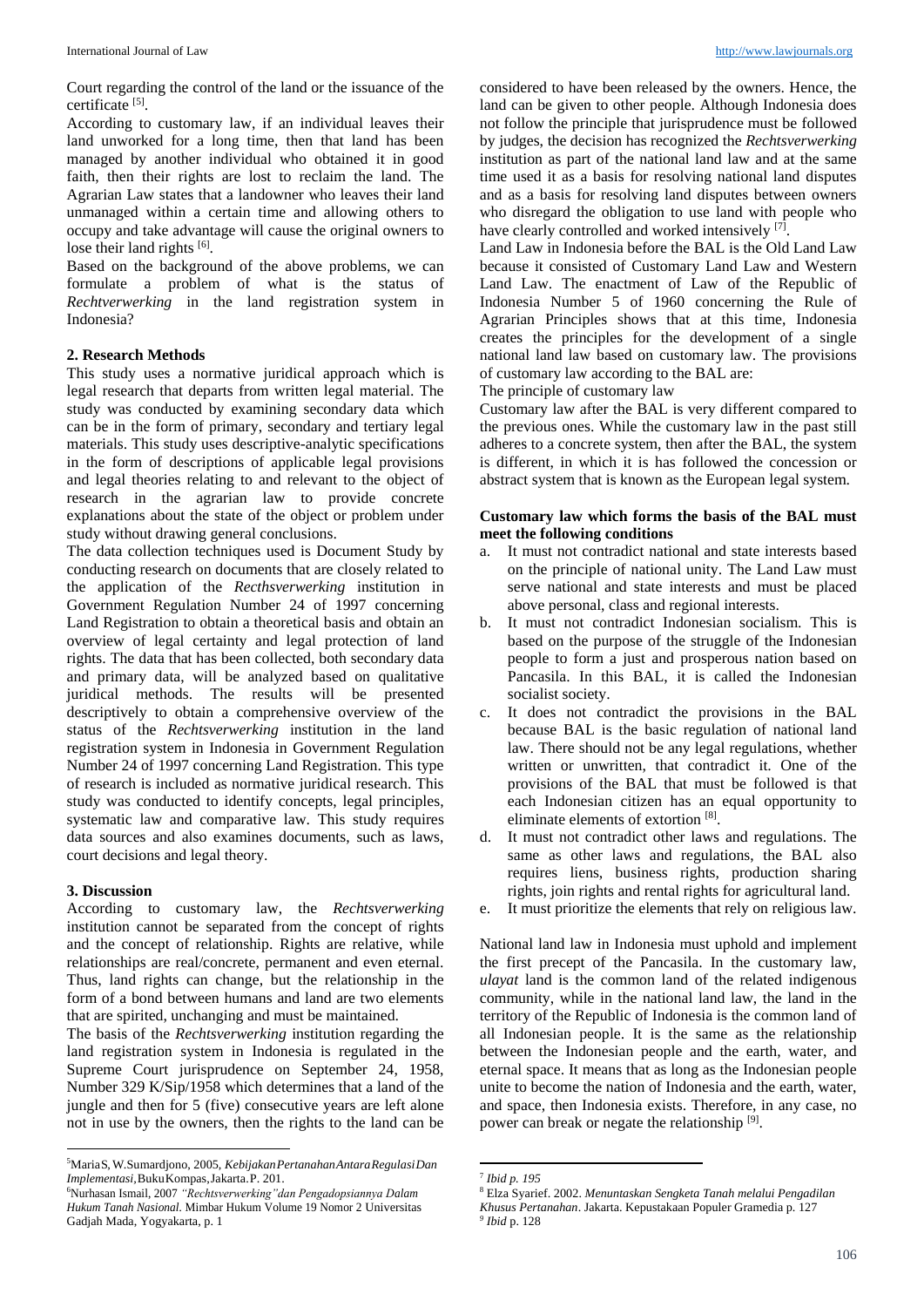The land registration system in Indonesia is still not consistent because it still adopts a negative land registration system with a positive land registration system. It is called so because it cannot be called a positive publication system. It means that the state still does not guarantee the accuracy of the data contained in the certificates that have been issued. A positive publication system should include the provision that the accuracy of the data that has been registered is guaranteed. For this purpose, the government scrutinized the authenticity and validity of each certificate submitted for registration before it was included in the lists so that the government guaranteed the reliability of the data. In other words, the publication system adopted in Indonesia is a negative but not pure negative publicity system. Rather, it is a negative publicity system with a positive tendency [10].

The system of land registration in Indonesia which has a negative system with positive tendency has an inherent principle called Nemo plus Yuris Principle, which means that people cannot transfer their rights over their rights. It indicates that the transfer of rights by a person who has no rights is null and void. This principle aims to protect the actual rights holders [11].

This *Rechtsverwerking* concept is known in customary law as a consequence of the existence of nomad lifestyles of indigenous people who always move their residence by opening the forest and leave it if it gives no results and cannot be utilized. In Indonesian law, the *Rechtsverwerking* Institute has been recognized for its existence in national law, as evidenced by the existence of several decisions of the Supreme Court which based its decision on *Rechtsverwerking* [12] .

More detailed rules regarding the loss of land rights can be seen in Government Regulation Number 24 of 1997 concerning Land Registration. Furthermore, Article 24 regulates: if complete evidence is not available, then the time limit of 20 years accompanied by continuous physical control by the applicant and its predecessors can be used as a basis for the right to register land (for land conversion to old land rights). The requirements for land acquisition must be performed in good faith, and be strengthened by the testimony of a person who can be trusted that they are indeed the real owner. In addition to the above conditions, the surrounding community must not question the ownership of the land before and during the registration process. However, the above method cannot be interpreted as acquisitive *verjaring* because it only applies to lands that have been possessed with old land rights but do not have solid evidence for conversion based on land rights as stipulated in the Basic Agrarian Law (UUPA).

Land title certificate applied by the holder of land rights has a strong proof that the object of the land is under the owner's control and must be performed in a real and continuous manner for more than five years.

Article 24 paragraph 2 of Government Regulation Number 24 of 1997 concerning Land Registration states that:

 $\overline{a}$ 

*"In the event that no or no more complete means of evidence as referred to in paragraph (1) are available, the bookkeeping of rights can be performed based on the reality of physical control of the relevant plots of land for 20 (twenty) years or more* consecutively *by registration applicants and their predecessors, on condition:*

- a. *The control is carried out in good faith and openly by the related person as having land rights, and is strengthened by the witnesses of people who are trusted;*
- b. *The control either before or during the announcement as referred to in article 26 shall not be disputed by the customary law community or the village concerned or any other parties.*

The above land registration emphasizes that legal subjects wishing to issue certificates of land rights must physically control the land for 20 (twenty) years or more consecutively by the registration applicants or its predecessors.

If the criteria for a certificate as evidence of a strong right have been fulfilled as stated above, then certainly and clearly, legal certainty for the certificate holder of land rights will be issued, in case there is interference or a lawsuit from another party at any time. It is in line with the theory of legal certainty proposed by J.M. Otto as quoted by Sri Djatmiati that legal certainty (*rechtszekerheid*) has the following elements:

- a. There are consistent and applicable rules determined by the country.
- b. Government officials apply the rule of law consistently and adhere to the rule of law.
- c. The people are basically subject to the law.
- d. Independent and impartial judges consistently implement the rule of law.
- e. Judges' verdicts are carried out clearly.

Therefore, when the criteria for certificates as proof of strong rights have been met, the holder of the certificate of the landowners can maintain ownership rights with the means of proof in the form of certificates of ownership of the land owned and controlled by the legal subjects  $[13]$ .

In strengthening the existence of *rechtsverwerking* institutions, the arrangements are in article 32 (2) PP No. 24 of 1997, stating that:

"In the case of a plot of land that already has a certificate that is legally issued on behalf of the person or legal entity who obtained the land in good faith and has actually controlled it, then another parties who feels that they have rights to the land cannot claim the right again if in 5 (five) years since the issuance of the certificate did not file an objection in writing to the certificate holder and the Head of the Land Office concerned or did not file a lawsuit to the Court regarding land control or the issuance of the certificate" [14].

Furthermore, by looking at practice in the field, if a party can dispute the validity of juridical data and physical data of a certificate that has been issued in the name of a person or

**.** 

<sup>10</sup> Boedi Harsono, 2005. Hukum agraria indonesia: sejarah pembentukan undang-undang pokok agraria isi dan pelaksanaannya p. 80

<sup>11</sup> Widhi Handoko, 2014. Kebijakan Hukum Pertanahan sebuah refleksi keadilan hukum progresif p. 108

<sup>12</sup> Christiana Tri Budhayati. 2008. Jaminan Kepastian Kepemilikan bagi pemegang Hak Atas Tanah dalam Pendaftaran Tanah Menurut UUPA. Jurnal Ilmu Hukum volume 2 Nomor 2 p. 130

<sup>13</sup> Dadi Arja Kusuma, Rodiyah Sahnan 2017. Sertifikat Hak Milik Atas Tanah Sebagai Alat Bukti Hak Yang Kuat. Jurnal IUS Nusa Tenggara Barat : Fakultas Hukum Universitas Mataram Vol 5 p. 314

<sup>&</sup>lt;sup>14</sup> https://business-law.binus.ac.id/2017/03/27/rechtsverwerking-dalamhukum-tanah-nasional/

accessed on January 22, 2020 at 19:00